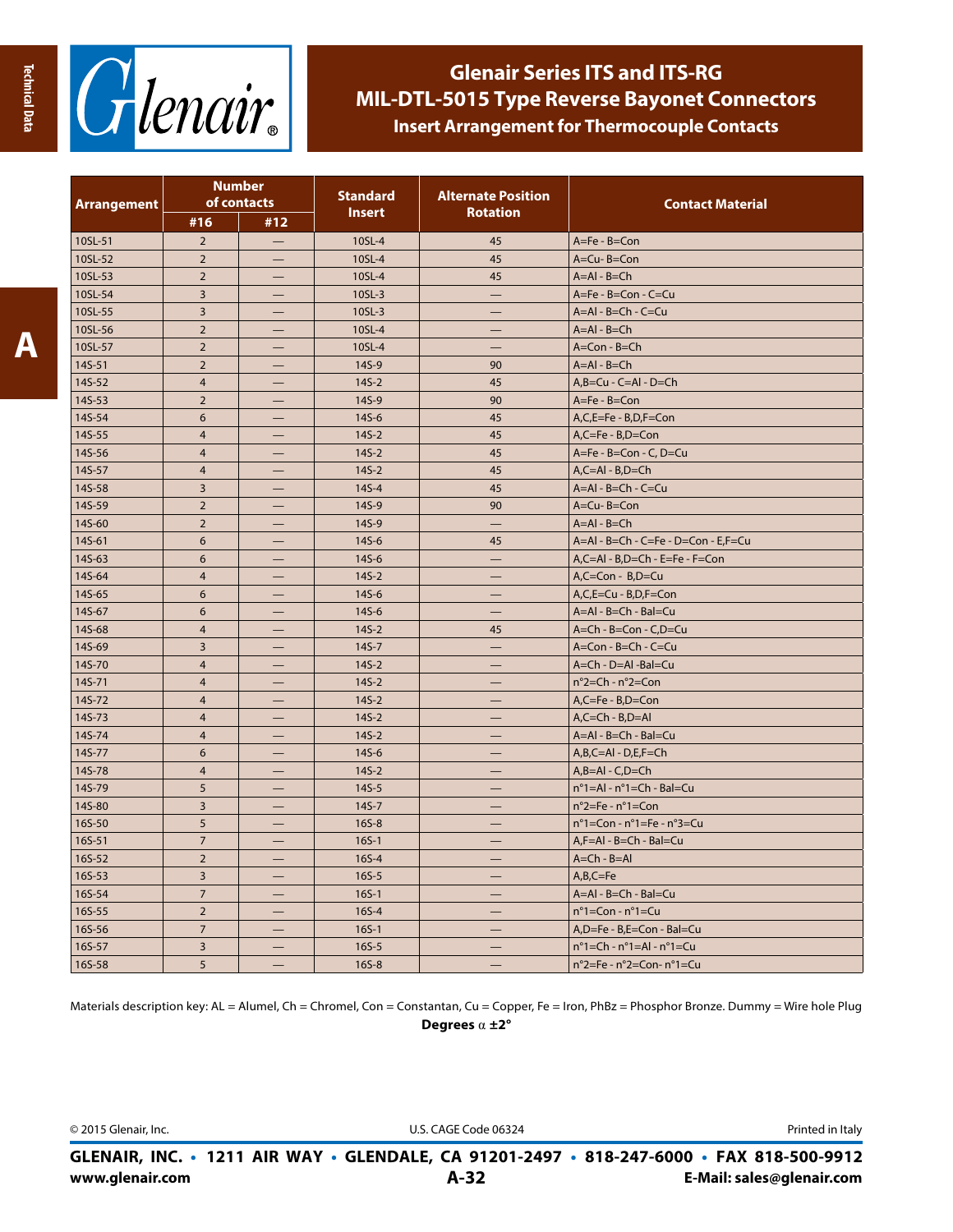

| <b>Arrangement</b> | <b>Number</b><br>of contacts |                          |               | <b>Standard   Alternate Position</b> | <b>Contact Material</b>                                                    |  |
|--------------------|------------------------------|--------------------------|---------------|--------------------------------------|----------------------------------------------------------------------------|--|
|                    | #16                          | #12                      | <b>Insert</b> | <b>Rotation</b>                      |                                                                            |  |
| 16S-59             | $\overline{7}$               | $\qquad \qquad -$        | $165 - 1$     |                                      | $n^{\circ}$ 3=Al - $n^{\circ}$ 3=Ch- $n^{\circ}$ 1=Cu                      |  |
| $16 - 13$          | $\overline{2}$               | $\overline{\phantom{0}}$ | $16 - 13$     |                                      | $A = Fe - B = Con$                                                         |  |
| $16 - 52$          | $\overline{2}$               | $\overline{\phantom{0}}$ | $16 - 11$     | 90                                   | $A = AI - B = Ch$                                                          |  |
| $16 - 53$          | $\overline{2}$               | $\overline{2}$           | $16-9$        | 70                                   | $A = AI - C = Ch - B, D = Cu$                                              |  |
| $16 - 55$          |                              | 3                        | $16 - 10$     | 45<br>$A = AI - B = Ch - C = Cu$     |                                                                            |  |
| $16 - 56$          |                              | $\overline{2}$           | $16 - 13$     | 90                                   | $A = Con - B = Cu$                                                         |  |
| $16 - 57$          |                              | 3                        | $16 - 10$     |                                      | $A = AI - B = Cu - C = Ch$                                                 |  |
| $16 - 58$          |                              | $\overline{3}$           | $16-10$       |                                      | $A = Con - B, C = Cu$                                                      |  |
| $16 - 60$          |                              | $\overline{2}$           | $16 - 13$     |                                      | $A = AI - B = Ch$                                                          |  |
| $18 - 15$          |                              | $\overline{4}$           | $18 - 15$     |                                      | A,C=Fe - B,D=Con                                                           |  |
| 18-41              | $\overline{4}$               |                          | $18 - 4$      |                                      | $A, C = Fe - B, D = Con$                                                   |  |
| $18 - 42$          | 4                            |                          | $18 - 4$      |                                      | $A, C = AI - B, D = Ch$                                                    |  |
| $18 - 43$          | $\overline{4}$               |                          | $18 - 4$      |                                      | $A, C = Ch - B, D = Con$                                                   |  |
| 18-44              | $\overline{3}$               |                          | $18 - 22$     |                                      | $n^{\circ}$ 1=Al- $n^{\circ}$ 1=Ch - $n^{\circ}$ 1=Cu                      |  |
| $18 - 45$          | 5                            |                          | $18 - 20$     |                                      | A=Fe - B=Con - Bal=Cu                                                      |  |
| 18-46              | $\overline{4}$               |                          | $18 - 4$      | -                                    | $n^{\circ}$ 1=Ch - $n^{\circ}$ 1=Al - $n^{\circ}$ 2=Cu                     |  |
| $18 - 47$          | $\overline{4}$               | -                        | $18 - 4$      | —                                    | $A, C = Ch - B, D = AI$                                                    |  |
| 18-49              | 10                           | -                        | $18-1$        | —                                    | n°3=Fe - n°3=Con - Bal=Cu                                                  |  |
| 18-50              |                              | $\overline{2}$           | $18-3$        | $n^{\circ}$ 1=Al - $n^{\circ}$ 1=Ch  |                                                                            |  |
| $18 - 51$          | 6                            |                          | $18 - 12$     | —                                    | A,B=Fe - E,D=Con - C,F=Cu / (A=Fe - B,E=Con - D=Cu - C.F=Dummy)            |  |
| $18 - 52$          |                              | 5                        | $18 - 11$     |                                      | A=Fe - B=Con - C=Ch - D=Al - E=Cu / (A=Fe - B=Con - C=Ch - D=Al - E=Dummy) |  |
| $18 - 53$          | 6                            |                          | $18 - 12$     |                                      | A,D=Fe - B,E=Con - C,F=Cu / (A,D=Fe - B,E=Con - C,F=Dummy)                 |  |
| 18-54              |                              | $\overline{4}$           | $18 - 15$     |                                      | $A, C = AI - B, D = Ch$                                                    |  |
| 18-56              | 10 <sup>10</sup>             |                          | $18-1$        | 45                                   | A,C,E,G,I=Fe - B,D,F,H,J=Con                                               |  |
| $18 - 57$          | 6                            |                          | $18 - 12$     | 45                                   | $A, C, E = AI - B, D, F = Ch$                                              |  |
| 18-59              | 6                            |                          | $18 - 12$     | 45                                   | $A, C = Fe - B, E, F = Con - D = Cu$                                       |  |
| $18 - 60$          |                              | 5                        | $18 - 11$     | 45                                   | $A, D = A1 - B, C = Ch - E = Cu$                                           |  |
| $18-61$            | 6                            |                          | $18 - 12$     |                                      | A,C=Fe - B,D=Con - E=Ch - F=Al                                             |  |
| $18-62$            | 6                            |                          | $18 - 12$     |                                      | $A, B, C = Fe - D, E, F = Con$                                             |  |
| $18-63$            |                              | $\overline{4}$           | $18 - 15$     |                                      | $A, C = Con - B, D = Cu$                                                   |  |
| 18-65              | 6                            | $\overline{\phantom{0}}$ | $18 - 12$     |                                      | A=Fe - B=Con - Bal=Cu                                                      |  |
| 18-66              | 10                           | <u>—</u>                 | $18-1$        | —                                    | $A, C, E, G, I = Cu - B, D, F, H, J = Con$                                 |  |
| $18-67$            | 6                            |                          | $18 - 12$     |                                      | A,C,E=Cu-B,D,F=Con                                                         |  |
| 18-68              | 5                            |                          | $18 - 11$     |                                      | $A, D = AI - B, C = Ch - E = Cu$                                           |  |
| 18-69              | 10 <sup>10</sup>             | —                        | $18-1$        | —                                    | A=Al - B,C=Ch - Bal=Cu                                                     |  |
| 18-70              |                              | 5                        | $18 - 11$     |                                      | A=Fe - B=Con - C=Ch - D=Al - E=Cu                                          |  |

Materials description key: AL = Alumel, Ch = Chromel, Con = Constantan, Cu = Copper, Fe = Iron, PhBz = Phosphor Bronze. Dummy = Wire hole Plug **Degrees** α **±2°**

18-71 6  $-$  18-12  $-$  n°2=Al - n°2=Ch - n°2=Cu 18-72  $| - | 4 | 18-10 | 45$   $| n^{\circ}2=Fe - n^{\circ}2=Con$ 18-73 –  $\begin{vmatrix} - & 4 & 18 & -10 \\ 1 & - & 4 & 18 & -10 \\ 1 & 1 & - & 1 & 18 & -10 \\ 1 & 1 & 1 & 1 & 16 & -10 \\ 1 & 1 & 1 & 1 & 16 & -10 \\ 1 & 1 & 1 & 1 & 16 & -10 \\ 1 & 1 & 1 & 1 & 16 & -10 \\ 1 & 1 & 1 & 1 & 16 & -10 & -10 \\ 1 & 1 & 1 & 1 & 16 & -10 & -10 \\ 1 & 1 & 1 & 1 & 16 & -10 & -10 & -10 \\ 1$  $18-74$   $4$   $18-10$   $n^{\circ}2=Con-n^{\circ}2=Cu$ 18-75 10  $-$  18-1  $-$  18-1  $n^{\circ}$  2=Al -  $n^{\circ}$  =Ch - Bal=Cu

© 2015 Glenair, Inc. **Discription Contract Code Code Code 06324** Printed in Italy

**www.glenair.com A-33 E-Mail: sales@glenair.com GLENAIR, INC. • 1211 AIR WAY • GLENDALE, CA 91201-2497 • 818-247-6000 • FAX 818-500-9912**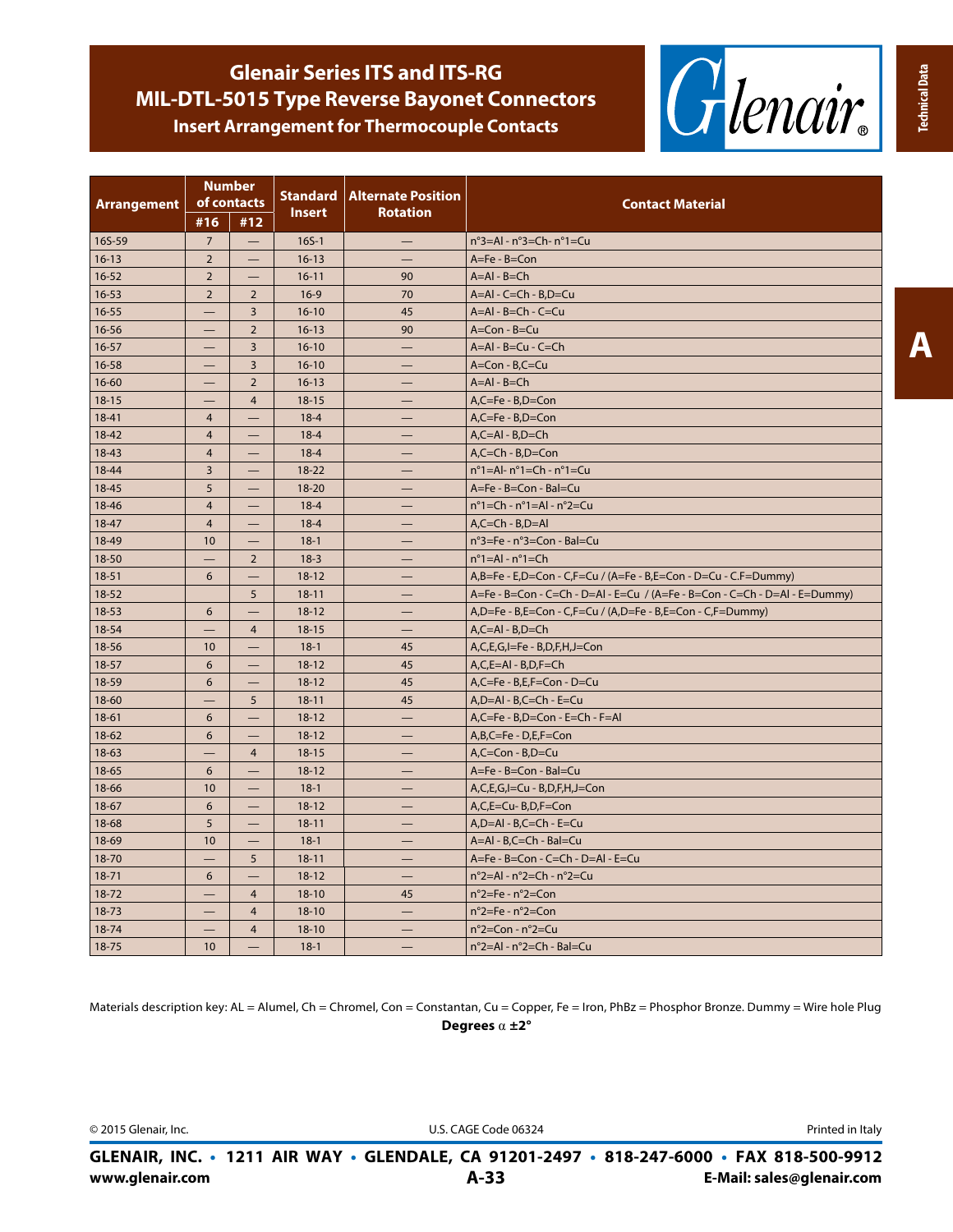

| <b>Arrangement</b>   | <b>Number</b><br>of contacts |                          | <b>Standard</b> | <b>Alternate Position</b> | <b>Contact Material</b>                                     |  |
|----------------------|------------------------------|--------------------------|-----------------|---------------------------|-------------------------------------------------------------|--|
|                      | #16                          | #12                      | Insert          | <b>Rotation</b>           |                                                             |  |
| 20-222               | 3                            | 3#8                      | $20 - 22$       |                           | B=Fe - D=Con - Bal=Cu                                       |  |
| $20 - 50$            | 17                           |                          | $20 - 29$       |                           | $n^{\circ}$ 7=Al - $n^{\circ}$ 7=Ch - $n^{\circ}$ 3=Cu      |  |
| $20 - 51$            | 8                            |                          | $20 - 7$        |                           | $A, C, E, G = Ch - B, D, F, H = AI$                         |  |
| $20 - 52$            | $\blacksquare$               | $\overline{4}$           | $20 - 4$        | 315                       | A=Fe - B=Con - C=Ch - D=Al                                  |  |
| $20 - 56$            | $\overline{\phantom{a}}$     | 8                        | $20 - 7$        | 45                        | A,B,G,H=Fe - C,D,E,F=Con                                    |  |
| $20 - 60$            | 8                            | $\overline{\phantom{a}}$ | $20 - 7$        | 45                        | D=Ch - E=Al - Bal=Cu                                        |  |
| $20 - 61$            | 17                           | $\overline{\phantom{a}}$ | $20 - 29$       | 45                        | A,B,M=Cu - Bal=Con                                          |  |
| $20 - 62$            |                              | $\overline{7}$           | $20 - 15$       | 80                        | A,C,E=AI - B,D,F=Ch - G=Cu                                  |  |
| $20 - 64$            | 14                           | $\overline{\phantom{a}}$ | $20 - 27$       | $\sim$                    | H=AI - C=Ch - Bal=Cu                                        |  |
| 20-641               | 14                           |                          | $20 - 27$       | $\overline{\phantom{a}}$  | A,B,C,D,E,F,G=Al - H,I,J,K,L,M,N=Ch                         |  |
| $20 - 65$            | 14                           |                          | $20 - 27$       |                           | A,B,C,D,E,F,G=Fe - H,I,J,K,L,M,N=Con                        |  |
| $20 - 67$            | $\overline{7}$               | $\overline{2}$           | $20 - 16$       |                           | H=Al - I=Ch - Bal=Cu                                        |  |
| 20-68                | 8                            | $\overline{\phantom{a}}$ | $20 - 7$        | $\sim$                    | A,B,G,H=Con - C,D,E,F=Cu                                    |  |
| $20 - 69$            | 14                           | $\overline{\phantom{a}}$ | $20 - 27$       | $\overline{\phantom{a}}$  | A,B,C,D,E,F,G=Cu - H,I,J,K,L,M,N=Con                        |  |
| $20 - 70$            | 17                           | $\overline{\phantom{a}}$ | $20 - 29$       | $\overline{\phantom{a}}$  | A,C,E,G,J,L,N,R,T=Fe - B,D,F,H,K,M,P,S=Con                  |  |
| $20 - 71$            | 17                           | $\overline{\phantom{a}}$ | $20 - 29$       |                           | $S = AI - R = Ch - Bal = Cu$                                |  |
| 20-74                | 17                           |                          | $20 - 29$       |                           | A,C,E,G,J,L,N,R=Fe - B,D,F,H,K,M,P,S=Con - T=Cu             |  |
| 20-75                |                              | $\overline{7}$           | $20 - 15$       |                           | $G = AI - Bal = Ch$                                         |  |
| $20 - 76$            | 17                           |                          | $20 - 29$       | $\overline{\phantom{a}}$  | $n^{\circ}$ 8=Ch - $n^{\circ}$ 8=Al - $n^{\circ}$ 1=Cu      |  |
| $20 - 78$            |                              | $\overline{4}$           | $20 - 4$        |                           | A=Fe - B=Con - Bal=Cu                                       |  |
| 20-80                | ÷,                           | 3                        | $20 - 3$        |                           | $A = AI - C = Ch - B = Cu$                                  |  |
| $20 - 81$            | 8                            | $\mathbf{1}$             | $20 - 21$       | $\sim$                    | n°4=Al - n°4=Ch - I=Cu                                      |  |
| 20-82                | 14                           | $\overline{\phantom{a}}$ | $20 - 27$       | $\overline{\phantom{a}}$  | $n^{\circ}$ 4=Al - $n^{\circ}$ 10=Cu                        |  |
| 20-83                | 14                           | $\overline{\phantom{a}}$ | $20 - 27$       | $\overline{\phantom{a}}$  | $A,B=Ch - C,D = Al - Bal = Cu$                              |  |
| 20-84                | $\overline{3}$               | 3#8                      | $20 - 22$       | $\sim$                    | B=Al - D=Ch - Bal=Cu                                        |  |
| 20-85                | 14                           |                          | $20 - 27$       |                           | $n^{\circ}$ 12=Ch - $n^{\circ}$ 1=Al - $n^{\circ}$ 1=Cu     |  |
| 20-86                | 14                           | $\overline{\phantom{a}}$ | $20 - 27$       | $\overline{\phantom{a}}$  | $n^{\circ}$ 2=Al - $n^{\circ}$ 12=Ch                        |  |
| $22 - 36$            | $\overline{\phantom{a}}$     | 8                        | $22 - 36$       | $\overline{\phantom{a}}$  | B,D,F,H=Con - A,C,E,G=Fe                                    |  |
| $22 - 57$            | 19                           |                          | $22 - 14$       | 45                        | A,C,E,G,J,L,N,R=Fe - B,D,F,H,K,M,P,S=Con - T,U,V=Cu         |  |
| $22 - 60$            | 19                           |                          | $22 - 14$       | 45                        | U=AI - N=Ch - Bal=Cu                                        |  |
| $22 - 62$            | $\blacksquare$               | 8                        | $22 - 23$       | 300                       | $A,B,F,G=AI - C,D,E,H=Ch$                                   |  |
| 22-68                | 14                           | $\overline{\phantom{a}}$ | $22 - 19$       | 45                        | A,C,E,G,J,L,M=Fe - B,D,F,H,K,P,N=Con                        |  |
| $22 - 69$            | 14                           | $\overline{\phantom{a}}$ | $22 - 19$       | 45                        | A,C,E,G,J,L,M=Cu - B,D,F,H,K,P,N=Con                        |  |
| $22 - 71$            | 19                           | $\overline{\phantom{a}}$ | $22 - 14$       | $\overline{\phantom{a}}$  | V=AI - U=Ch - BaI=Cu                                        |  |
| 22-72                | $\overline{4}$               | $\overline{2}$           | $20 - 5$        |                           | B=AI - E=Ch - Bal=Cu                                        |  |
| 22-73                | $\overline{4}$               | $\overline{2}$           | $20 - 5$        | $\sim$                    | $E = AI - B = Ch - Bal = Cu$                                |  |
| $\overline{22 - 74}$ |                              | $\bf 8$                  | $22 - 23$       | $\overline{\phantom{a}}$  | A,C,E,G=Fe - B,D,F,H=Con                                    |  |
| $22 - 75$            |                              | 8                        | $22 - 23$       | $\overline{\phantom{a}}$  | A=Al - B,D,G,H=Cu - C=Ch - E=Fe - F=Con                     |  |
| $22 - 77$            | 14                           |                          | $22 - 19$       |                           | B,D,F,H,J,K,M,P=Cu - A,E,L=Fe - C,G,N=Con                   |  |
| 22-78                | 19                           | $\blacksquare$           | $22 - 14$       | $\overline{\phantom{a}}$  | A,C,E,G,H,K,M,P,R,T=Con - Bal=Cu                            |  |
| 22-79                | $\overline{4}$               | $\blacksquare$           | $22 - 10$       | $\overline{\phantom{a}}$  | $A, C = Con - B, D = Cu$                                    |  |
| $22 - 81$            | $\overline{2}$               | 3                        | $22 - 34$       | $\overline{\phantom{a}}$  | E=Fe - D=Con - Bal=Cu                                       |  |
| 22-820               | 19                           | $\overline{\phantom{a}}$ | $22 - 14$       | $\overline{\phantom{a}}$  | A,L,C,E,G,J=Fe - B,M,D,F,H,K=Con - N,U,P,R,S,T=Cu - V=Dummy |  |
| $22 - 83$            | 19                           | $\overline{\phantom{a}}$ | $22 - 14$       | $\overline{\phantom{a}}$  | A,L,C,E,G,J=Al - B,M,D,F,H,K=Ch - N,U,P,R,S,T=Cu - V=Dummy  |  |
| $22 - 85$            | $\overline{4}$               | $\overline{2}$           | $22 - 5$        |                           | n°2=Al - n°2=Ch - Bal=Cu                                    |  |

Materials description key: AL = Alumel, Ch = Chromel, Con = Constantan, Cu = Copper, Fe = Iron, PhBz = Phosphor Bronze. Dummy = Wire hole Plug **Degrees** α **±2°**

© 2015 Glenair, Inc. U.S. CAGE Code 06324 Printed in Italy

**www.glenair.com A-34 E-Mail: sales@glenair.com GLENAIR, INC. • 1211 AIR WAY • GLENDALE, CA 91201-2497 • 818-247-6000 • FAX 818-500-9912**